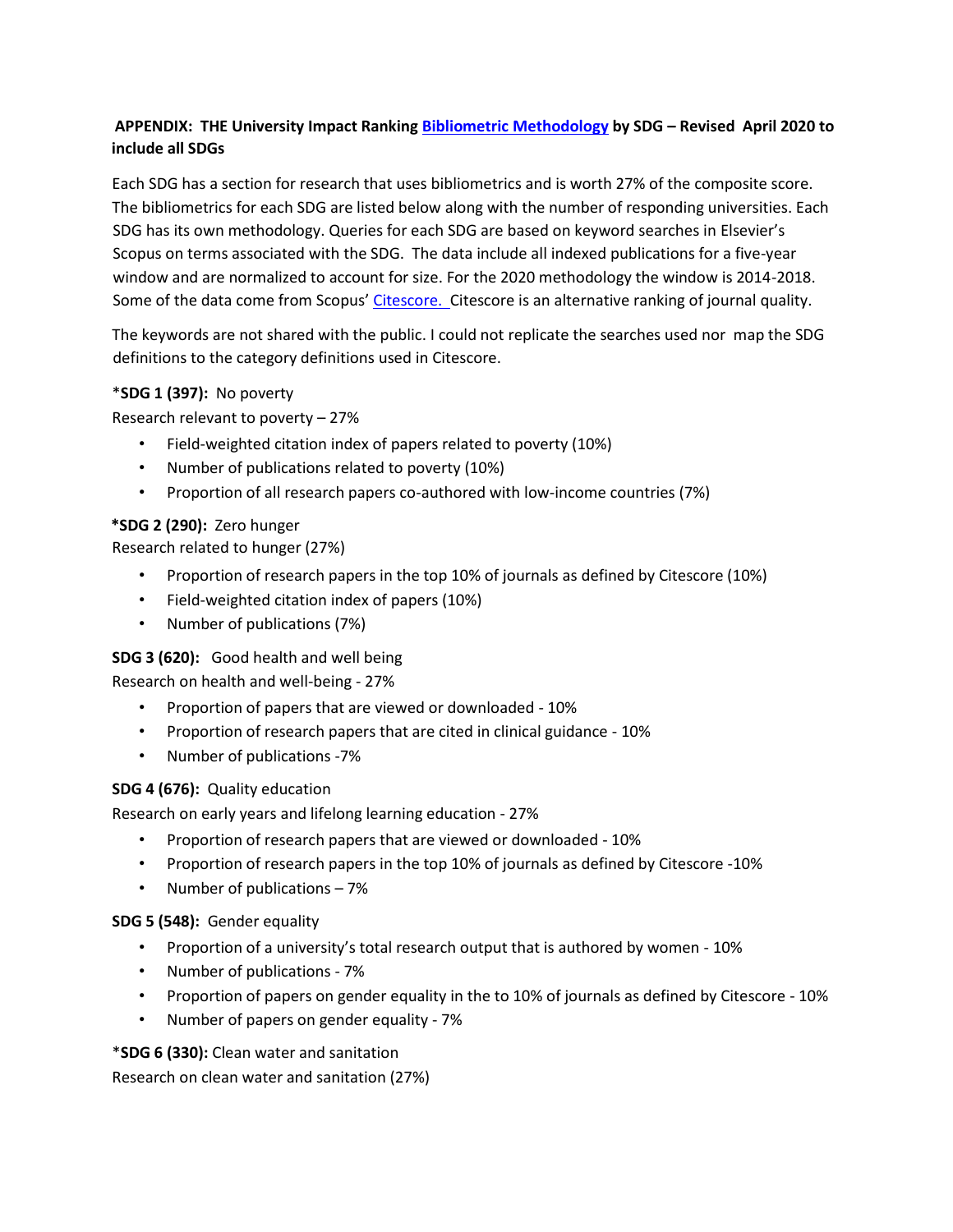- Proportion of research papers in the top 10% of journals as defined by Citescore (10%) Fieldweighted citation index of papers (10%)
- Number of publications (7%)

**\*SDG 7 (361):** Affordable and clean energy

Research on affordable and clean energy (27%)

- Proportion of research papers in the top 10% of journals as defined by Citescore (10%)
- Field-weighted citation index of papers (10%)
- Number of publications (7%)

**SDG 8 (480):** Decent work and economic growth

Research on economic growth and employment – 27%

- Proportion of papers in the top ten% of journals as defined by Citescore 14%
- Number of publications 13%

**SDG 9 (494**): Industry, innovation and infrastructure

- Research on Industry, innovation and infrastructure measured by volume 11.6%
- Number of patents published in five-year window (2014-2018 in 2020) that cite research conducted by a university sourced from WIPO, European Patent office and patent offices in the US, UK and Japan - 15.4%

**SG 10 (459):** Reduced inequalities

Research in reduced inequalities – 27%

- Proportion of papers in the top 10 per cent of journals as defined by Citescore 10%
- Field weighted citation index of papers produced by the university 10%
- Number of publications 7%

**SDG 11 (470):** Sustainable cities and communities

Research on cities and communities – 27%

- Proportion of papers in the top 10 per cent of journals as defined by Citescore 10%
- Field weighted citation index of papers produced by the university 10%
- Number of publications 7%

\*\* Public access to university libraries 3.8%

**SDG 12 (360**): Responsible consumption and production

- Proportion of papers in the top 10 per cent of journals as defined by Citescore 10%
- Field weighted citation index of papers produced by the university 10%
- Number of publications 7%

### **SDG 13 (376):** Climate action

- Proportion of papers in the top 10 per cent of journals as defined by Citescore 10%
- Field weighted citation index of papers produced by the university 10%
- Number of publications 7%